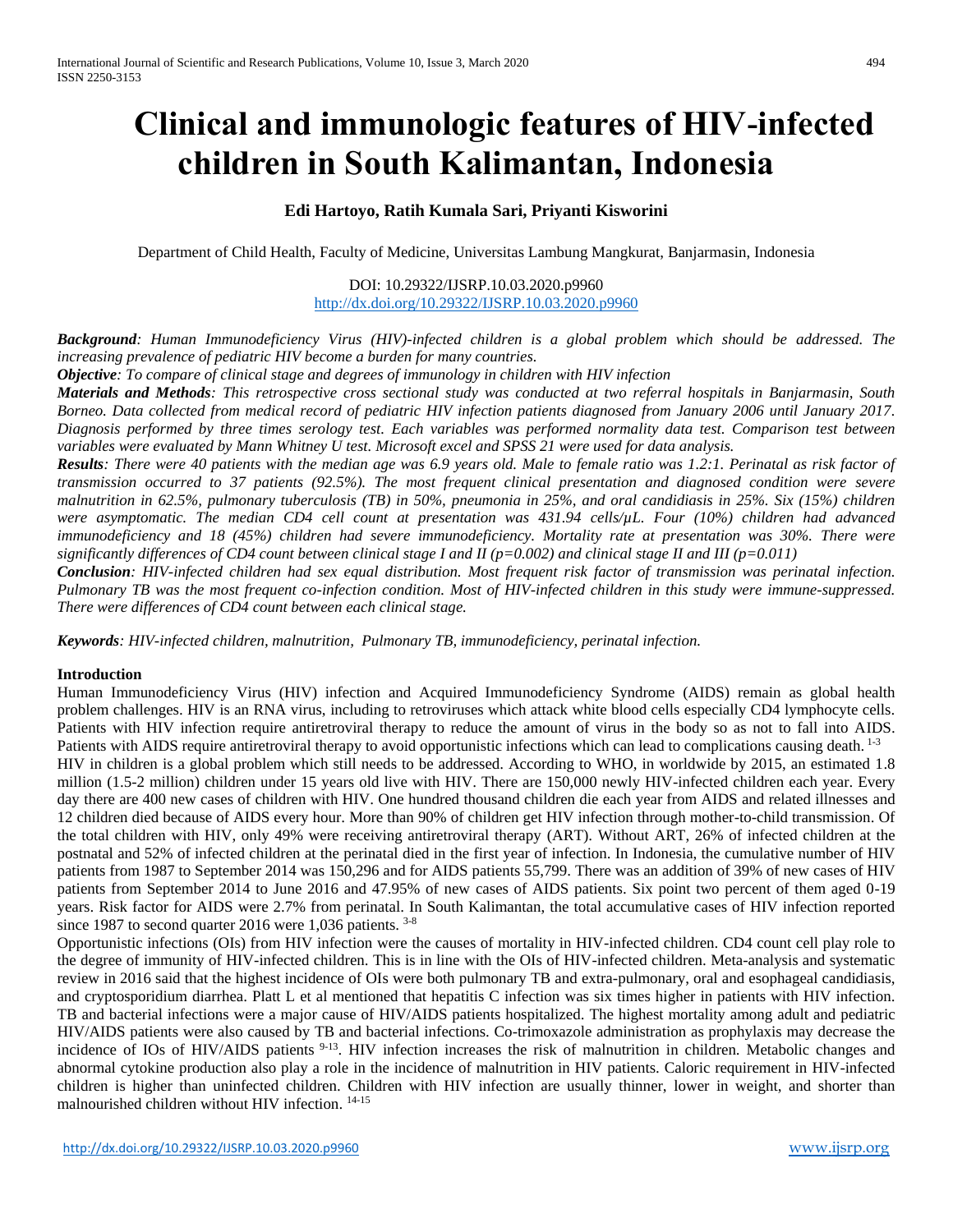## **Methods**

## **Subjects**

This retrospective cross-sectional study was conducted in two referral hospitals that have VCT policlinic facilities in South Kalimantan, which are Ulin General Hospital and Ansari Saleh General Hospital. It was approved by the Ethics Commission of the Faculty of Medicine, Lambung Mangkurat University, Banjarmasin, South Kalimantan, Indonesia. The study was conducted from January to June 2017. Data taken from the medical records of pediatric patients diagnosed with HIV infection from January 2006 to January 2017. Diagnosis performed by serology three times and all of them were positive. The sampling method was total sampling.

#### **Samples collection**

Names, number of medical record, age and date of birth, gender, address, date of diagnosis, risk factors, start date of ART , type of antiretroviral drugs, opportunistic infections acquired, the weight, determination of nutritional status, CD4 cell count at diagnosis, and mortality status were recorded in this study. Determination of clinical and immunology stage of HIV infection were according to WHO criteria<sup>2</sup>.

#### **Statistical analysis**

Data entered in tables in Microsoft Excel. Comparison test between clinical stage and immunologic stage were performed by Mann Whitney U test. Data analysis using SPSS for Windows version 21.

#### **Results**

There were 40 patients HIV-infected children in VCT policlinic during January 2006 to January 2017. Twenty two (55%) patients were boys. Male to female ratio in this study were 1.2:1. There were 37 (92.5%) patients with perinatal risk factor.

| No.              | I done 1. Daschine enaracteristic of chinuren while it is<br>Variables |                          | $n(\%)$    |
|------------------|------------------------------------------------------------------------|--------------------------|------------|
| 1.               | Gender                                                                 | Male                     | 22(55)     |
|                  |                                                                        | Female                   | 18(45)     |
| 2.               | Ages                                                                   | $<$ 2 years old          | 4(10)      |
|                  |                                                                        | 2-10 years old           | 27(67.5)   |
|                  |                                                                        | $>10$ -18 years old      | 9(22.5)    |
| 3.               | Nutritional status*                                                    | Well-nourished           | 7(15.79)   |
|                  |                                                                        | Malnourished             | 3(5.26)    |
|                  |                                                                        | Severe malnourished      | 25 (71.42) |
| $\overline{4}$ . | Risk factor                                                            | perinatal                | 37 (92.5)  |
|                  |                                                                        | <b>Blood</b> transfusion | 2(5)       |
|                  |                                                                        | Unknown                  | 1(2.5)     |
| 5.               | <b>ARV</b>                                                             | on ARV                   | 24(60)     |
|                  |                                                                        | not/yet                  | 13(32.5)   |
|                  |                                                                        | Unknown                  | 3(7.5)     |
| 6.               | Type of ARV                                                            | FDC for children         | 17(70.8)   |
|                  |                                                                        | AZT+3TC+NVP              | 6(25)      |
|                  |                                                                        | AZT+3TC+EFV              | 1(4)       |
| 6.               | Mortality                                                              | Male                     | 7(17.5)    |
|                  |                                                                        | Female                   | 5(12.5)    |
|                  |                                                                        | Total                    | 12(30)     |
| 7.               | Alive                                                                  | Male                     | 14(35)     |
|                  |                                                                        | Female                   | 14(35)     |
|                  |                                                                        | Total                    | 28 (70)    |

Table 1. Baseline characteristic of children with HIV

\*data were not complete due to loss of follow up patients.

FDC is the most widely used type of antiretroviral (60%) as an option for HIV therapy in children. The mortality rate of HIV-infected children in this study was 30%. Most of HIV-infected children (62.5%) were severe malnourished. Pulmonary TB is the most common type of clinical symptom and opportunistic infection (50%) in pediatric HIV patients and followed by pneumonia (25%). There was 2.5% HIV-infected children with Global Developmental Delayed (GDD). Fifteen percent of children with HIV were asymptomatic. The mean Hb in HIV-infected children was  $11.99$  g/dl. There was a two-time increasing of SGOT/AST in two patients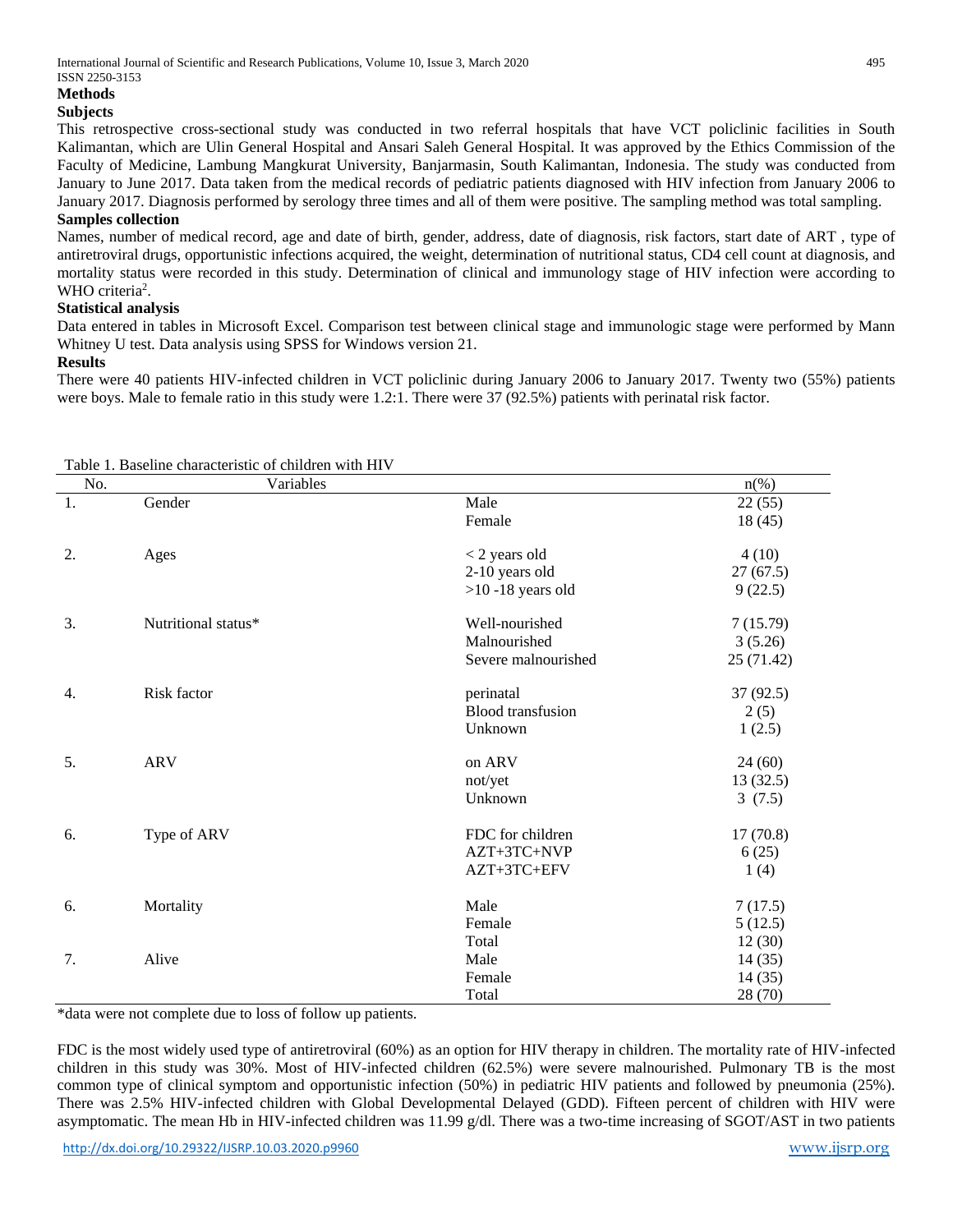and a double increasing of SGPT/ALT in one patient. Twenty-two (50%) of pediatric patients are at advanced stage and severe immunodeficiency. There were significant difference in CD4 cell count between children with clinical stages one and three ( $p =$ 0.002), and in children with clinical stages two and three  $(p = 0.011)$ .



Figure 1. Clinical manifestation of children with HIV

|--|

| No       | Variables  | Mean      |   | SD       |
|----------|------------|-----------|---|----------|
|          | Hb         | 11,99     |   | 2,56     |
| <u>.</u> | Leucocytes | 7115,56   | 士 | 1685,61  |
| J.       | Platelet   | 327111,11 | 土 | 148108,4 |
| 4.       | SGOT/AST   | 60        | 土 | 42,82    |
| J.       | SGPT/ALT   | 41.4      |   | 36.26    |

Table 3. Comparison between immunologic parameter and WHO clinical stage in children with HIV

| <b>Variables</b> | $n$ (%) | Median CD4 count*<br>$(min-max)$ | Immunodeficiency classification of WHO $(\%)$ |          |          |           |
|------------------|---------|----------------------------------|-----------------------------------------------|----------|----------|-----------|
|                  |         |                                  | NS                                            | Mild     | Advanced | Severe    |
| Clinical stage   |         |                                  |                                               |          |          |           |
|                  | 9(22.5) | 833,56 (127-2622)                | 4(44.44)                                      | 2(22.22) | 2(22.22) | 1(11.11)  |
| 2                | 9(22.5) | 436,78 (11-1068)                 | 2(22.22)                                      | 5(55.55) | 0(0)     | 2(22.22)  |
| 3                | 16(40)  | 156,43 (9-730)                   | 1(6.25)                                       | 0(0)     | 2(12.5)  | 12(85.71) |
| $\overline{4}$   | 5(12.5) | 593,50 (6-2168)                  | (20)                                          | 0(0)     | 1 (20)   | 3(60)     |

\**baseline* CD4 before ART. NS: *non-specified* (CD4 >500/mm<sup>2</sup> ), *Mild*: CD4 350-499/mm<sup>2</sup> , *Advanced*: CD4 200-349/mm<sup>2</sup> ), *severe*:  $\langle 200 \rangle$ mm<sup>2</sup> atau  $\langle 15\% \cdot 16 \rangle$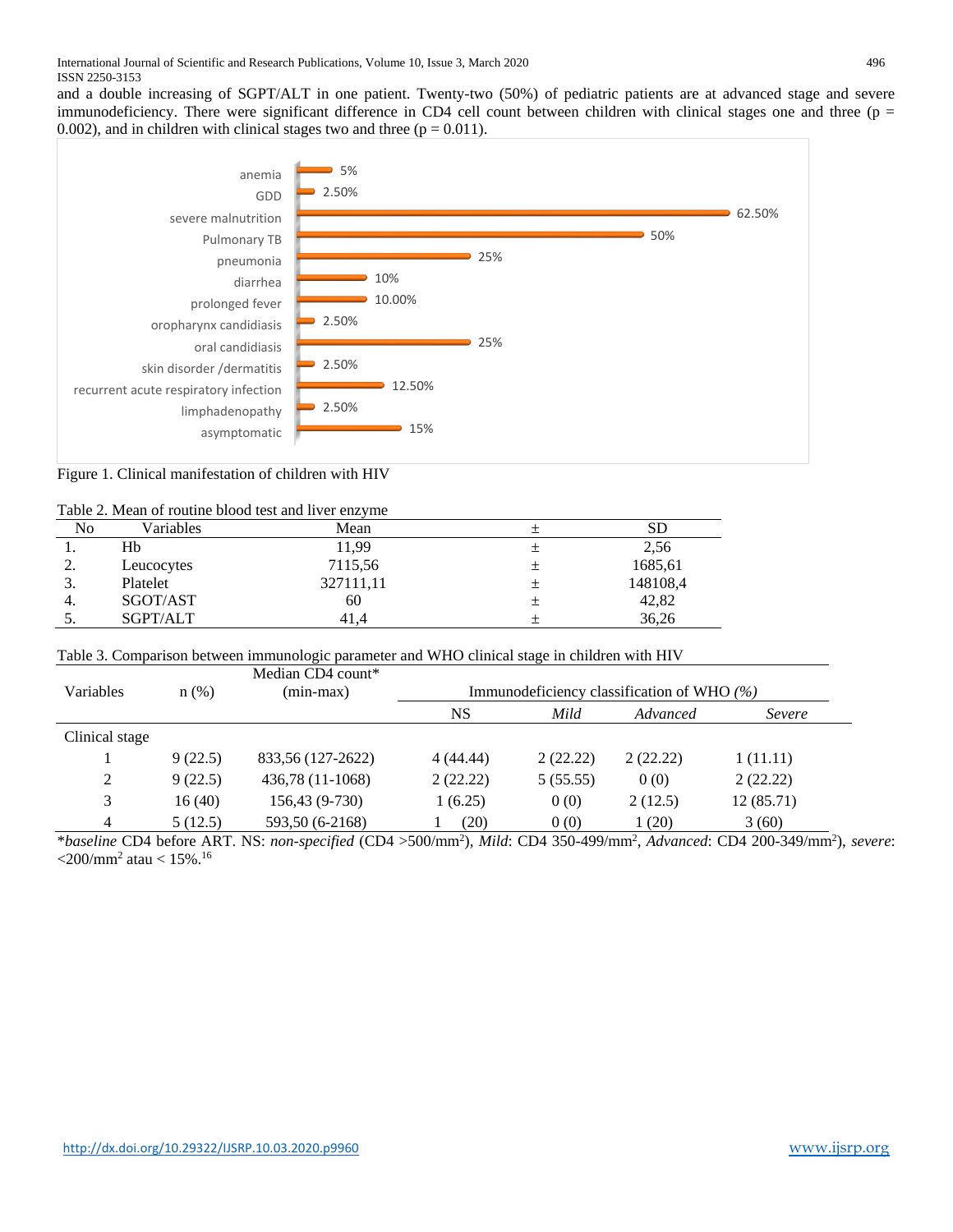International Journal of Scientific and Research Publications, Volume 10, Issue 3, March 2020 497 ISSN 2250-3153

|  |  | Table 4. Comparison between CD4 count and clinical stage |
|--|--|----------------------------------------------------------|
|--|--|----------------------------------------------------------|

| no. | Variables |                  | p-value* |
|-----|-----------|------------------|----------|
| 1.  | CD4       | Clinical stage 1 |          |
|     |           | Clinical stage 2 | 0,489    |
|     |           | Clinical stage 1 |          |
|     |           | Clinical stage 3 | 0,002    |
|     |           | Clinical stage 1 |          |
|     |           | Clinical stage 4 | 0,199    |
|     |           | Clinical stage 2 |          |
|     |           | Clinical stage 3 | 0,011    |
|     |           | Clinical stage 2 |          |
|     |           | Clinical stage 4 | 0,414    |

\*Mann Whitney U test was performed

#### **Discussion**

This study demonstrated basic characteristics, clinical presentation features, laboratory features, and clinical stage in pediatric HIVinfected patients in two referral hospitals with VCT policlinic facilities in Banjarmasin. This study showed that 55% of patients with HIV were male. Research conducted in Iran in 2015 showed a number that did not differ much, as 56% in male patients<sup>17</sup>. Similar findings were made in research conducted in Nigeria and Zimbabwe, 54.4% and 53% respectively. 18-19

A study by TREAT conducted in five countries in Southeast Asia, Cambodia, Indonesia, India, Thailand, and Vietnam showed that the risk of exposure to HIV during childhood at perinatal was 94.1% <sup>20</sup>. This was not much different from the results of this study which was 92.5% of children with HIV were acquired through perinatal infection.

Mortality rate of HIV in children in the Cohort study in Nigeria was 18.2% <sup>19</sup>. In this study, mortality rate was 30%. The Differences can be caused by the research method undertaken. In this study, a retrospective method was conducted by collecting data since 2006. Therefore, mortality rates were higher due to long periods of time. While in study in Nigeria was a prospective study which only followed the patient for the last six months.

The most common clinical features of children with HIV were cough, weight loss, and hepatomegaly <sup>19</sup>. In Ferrand et al study found 59% of children diagnosed with HIV infection and pulmonary TB infection <sup>18</sup>. There were 100% weight loss children at the time of HIV diagnosis in a study conducted in Iran <sup>17</sup>. Research in India mentioned that the most common clinical features were fever and chronic diarrhea. There were 18.6% of HIV-infected children with pulmonary TB  $^{21}$ . Clinical symptoms of cough can be caused by TB co-infection or pneumocystis carinii pneumonia (PCP) infection. The diagnosis of pulmonary TB in 50% of patients in this study based on thorax X-rays and TB scores. Several existing studies did not mention the comorbid diagnosis obtained in children with HIV. The low rate of pulmonary tuberculosis infection in the Indian study compared to this study, since the majority of patients were found in clinical stages one and two with a mean CD4% greater than  $15\%$ . <sup>21</sup>

The mean Hb concentration in this study was 11.99 g/dl with a standard deviation of 2.56. The TREAT study conducted in Asia Pacific showed the mean Hb was 10.4 g / dl <sup>20</sup>. A study in Uganda showed a median Hb value was 10.5 g/dl. The lowest Hb was 4.3 g / dl <sup>22</sup>. The lowest Hb in this study was 7.4 g/dl. Low levels of hemoglobin or anemia in children with HIV are caused by many factors. Poor nutrition in patients can lead to micronutrient deficiency resulting in anemia. Chronic infection, autoimmune hemolysis, drug side effects, and persistent B19 parvovirus infection can cause anemia in HIV infection. Zidovudine (AZT) administration can have side effects of bone marrow suppression that may cause anemia<sup>23</sup>.

A study conducted by Agarwal et al in 2007 showed a significant difference in CD4% between clinical stages. The decrease in CD4 cell count may lead to a decrease in the immune system resulting in opportunistic infections<sup>21</sup>. WHO clinical stage is a degree of clinical features in HIV patients demonstrated by the accumulation of symptoms including the number of opportunistic infections acquired. The more opportunistic infections acquired, the higher the clinical stage<sup>16</sup>. In this study, there were only significant differences in CD4 counts between clinical stages one and two, and clinical stages two and three.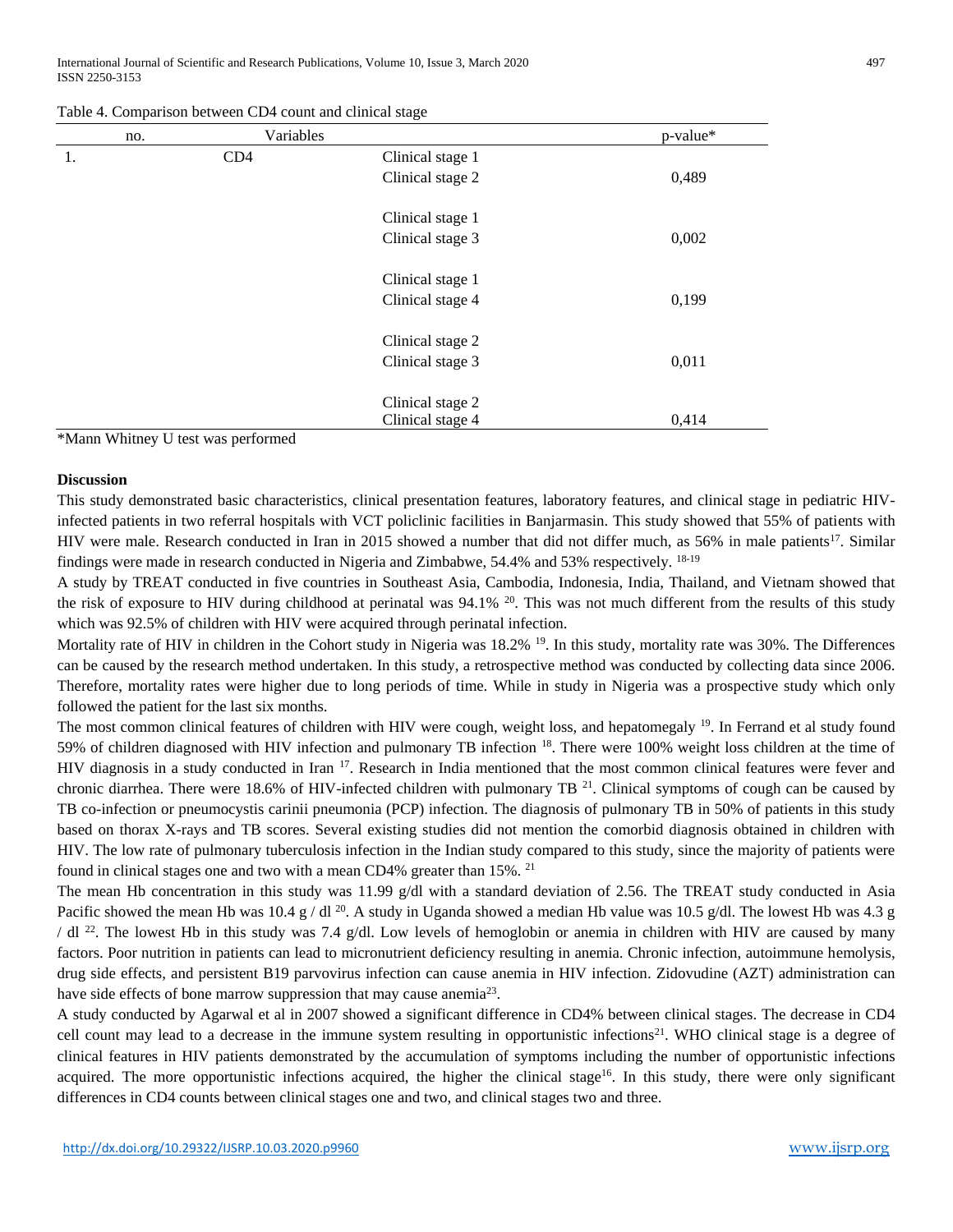International Journal of Scientific and Research Publications, Volume 10, Issue 3, March 2020 498 ISSN 2250-3153

#### **Weakness of study**

This study could not be analyzed by Kruskall Wallis test because the data did not meet the criteria.

#### **Conclusion**

In conclusion, HIV-infected children had sex equal distribution. Most frequent risk factor of transmission was perinatal infection. Pulmonary TB was the most frequent co-infection condition. Most of HIV-infected children in this study were immune-suppressed. There were differences of CD4 count between each clinical stage

#### **Conflict of interest**

We declare that we have no conflict of interest.

#### **References**

- 1. Reitz MR, Gallo RC. *Human Immunodeficiency Viruses*. Dalam *Principles and Practice of Infectious Diseases Volume 2*. Philadephia: Churchill Livingstone Elsevier,*seventh edition*. 2010: 2323-2333
- 2. WHO. *Guidelines: Consolidated guidelines on HIV prevention, diagnosis, treatment and care for key populations*. Geneva: WHO Press. 2016: 2-131
- 3. Kementerian Kesehatan RI. Infodatin: Situasi Penyakit HIV AIDS di Indonesia. Jakarta: Pusat Data dan Informasi. Desember 2016:1-8. Cited on 18 January 2017 <http://www.depkes.go.id/resources/download/pusdatin/infodatin/infodatin%20hive%20aids.pdf>
- 4. Joint United Nations Programme on HIV/AIDS*. Children and HIV, Fact Sheet*. Geneva:UNAIDS. July 2016: 1-4. Cited on 18 January 2017 [http://www.unaids.org/sites/default/files/media\\_asset/FactSheet\\_Children\\_en.pdf](http://www.unaids.org/sites/default/files/media_asset/FactSheet_Children_en.pdf)
- 5. Adedimeji A, Edmonds A, Hoover D, et al. *Researh article: Characteristics of HIV infected Children at Enrollment into Care and at Antiretroviral Therapy Initiation in Central Africa*. PLoS ONE 12 (1): e0169871. doi:10.1371/journal.pone.0169871. cited on 18 January 2017 <http://journals.plos.org/plosone/article/file?id=10.1371/journal.pone.0169871&type=printable>
- 6. WHO. *Antiretroviral Drugs for Treating Pregnant Women and Preventing HIV Infection in Infants, Recommendations for Public Health Approach*. Geneva:WHO Press. 2010 version: 1-97. Cited on 18 January 2017 [http://apps.who.int/iris/bitstream/10665/75236/1/9789241599818\\_eng.pdf](http://apps.who.int/iris/bitstream/10665/75236/1/9789241599818_eng.pdf)
- 7. Kementerian Kesehatan RI. Infodatin: Situasi dan Analisis HIV AIDS. Jakarta: Pusat Data dan Informasi. 2014:1-6. Cited on 18 January 2017 <http://www.depkes.go.id/resources/download/pusdatin/infodatin/infodatin%20hive%20aids.pdf>
- 8. Direktorat Jenderal Pengendalian Penyakit dan Penyehatan Lingkungan Kementerian Kesehatan RI. *Documentation of Preliminary Modeling Update Work Undertaken to Provide Input into the Investment Case Analysis and the National HIV Strategic and Action Plan 2015-2019*. Februari 2015: 15-17. Cited on 18 January 2017 [http://www.depkes.go.id/resources/download/info-terkini/2014%20AEM%20Report%20\(ad%20interim\).pdf](http://www.depkes.go.id/resources/download/info-terkini/2014%20AEM%20Report%20(ad%20interim).pdf)
- 9. WHO. Progress Report 2016: Prevent HIV, Test and Treat All, WHO support for Country Impact. Geneva: WHO Press. 2016: 31-32.
- 10. Lajoie MRB, Drouin O, Bartlett G, et al. *Incidence and Prevalence of Opportunistic Infections and the Impact of Antiretroviral Therapy among HIV Infected Children in Low- and Middle-income Countries: Systematic Review and Metaanalysis*. Clinical Infectious Diseases, Oxford Journal. June 2016 (62): 1586-1594. Cited on 18 January 2017 http://www.who.int/hiv/pub/arv/CID article OI-ART-children june2016.pdf?ua=1
- 11. Suthar AB, Vitoria MA, Nagata JM, et al. *Co-trimoxazole prophylaxis in adults, including pregnant women, with HIV: a systematic review and meta-analysis*. Lancet HIV. April 2015, volume 2: e137-e150. Cited on 18 January 2017 [http://www.thelancet.com/pdfs/journals/lanhiv/PIIS2352-3018\(15\)00005-3.pdf](http://www.thelancet.com/pdfs/journals/lanhiv/PIIS2352-3018(15)00005-3.pdf)